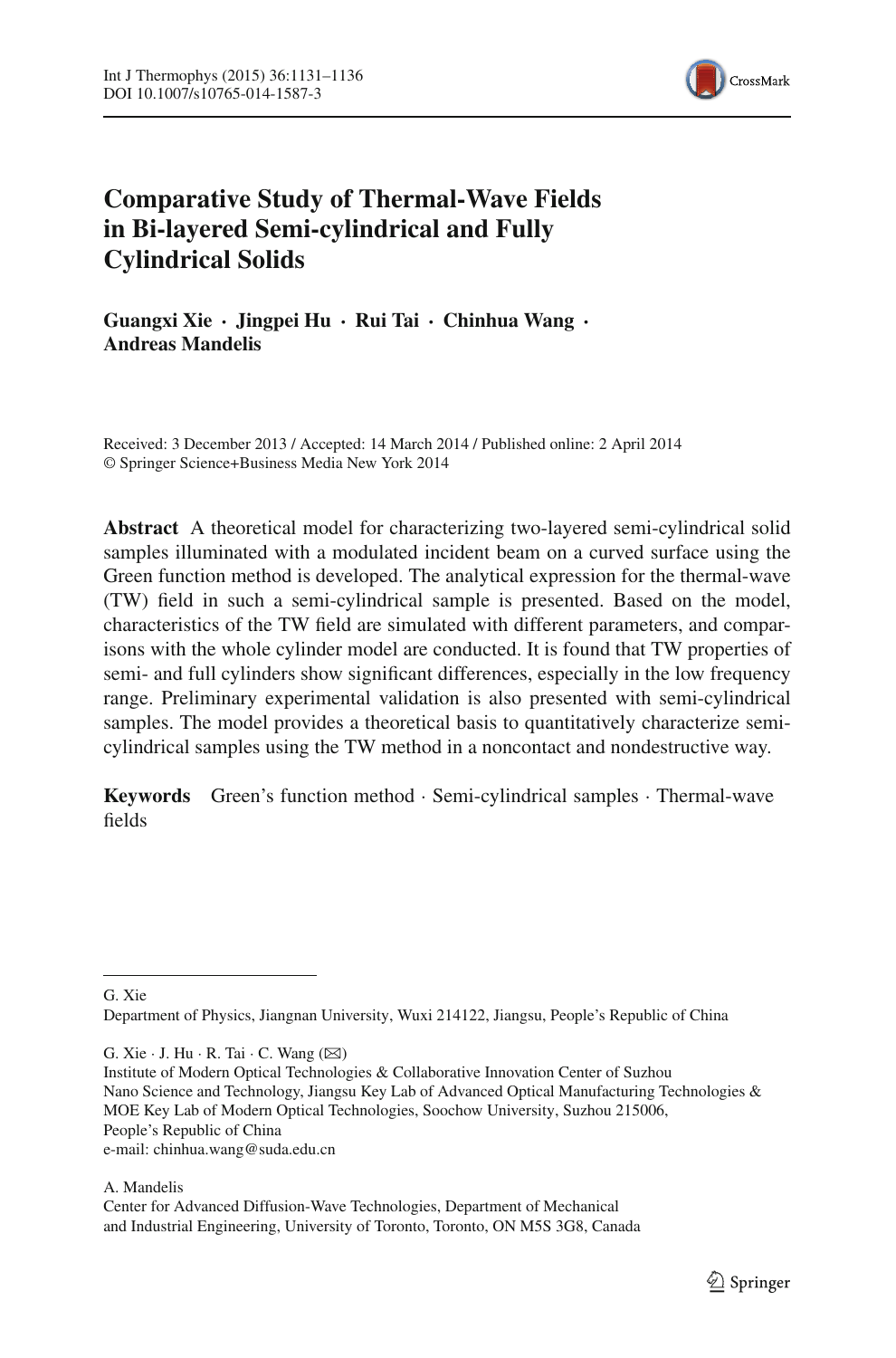# **1 Introduction**

Thermal-wave (TW) techniques have become powerful tools for the thermophysical characterization and the nondestructive evaluation of broad classes of materials [\[1\]](#page-5-0) due to their nondestructive and highly sensitive nature. With increasing applications of TW characterization of materials, studies on curved surface samples (e.g., cylindrical or spherical samples) have been motivated in recent years [\[2](#page-5-1)[–5](#page-5-2)]. In practice, manufactured samples with semi-cylindrical or semi-spherical surfaces bounded by a flat surface are often encountered. The effectiveness of the application of the whole cylindrical or spherical models to these semi-cylindrical or semi-spherical samples remains an open question, especially when the radial dimension of the solid is on the order of, or small, compared with the thermal diffusion length. In this work, we develop a theoretical model for characterizing two-layered semi-cylindrical solid samples using the Green function method. The analytical expression for the TW field in such a semi-cylindrical sample is presented. Based on the model, characteristics of the TW fields are simulated with different parameters and comparisons with the fullcylinder model are conducted. Preliminary experimental validation is also presented with semi-cylindrical samples.

## **2 Theory**

The geometry and coordinates of a bi-layered semi-cylinder structure are shown in Fig. [1.](#page-1-0) The TW field of an infinitely long bi-layered semi-cylindrical solid sample with inner radius *a* (region I) and outer radius *b* (region II) can be derived by the Green function method. The thermal conductivity and thermal diffusivity of regions I and II are denoted with  $(k_1, \alpha_1)$  and  $(k_2, \alpha_2)$ , respectively. The harmonic TW equation for the material under investigation in region II can be written as

$$
\nabla^2 T(\vec{r}, \omega) - \sigma_2^2(\omega) T(\vec{r}, \omega) = -\frac{1}{k_2} Q(\vec{r}, \omega), \tag{1}
$$

<span id="page-1-1"></span>where  $\sigma_2(\omega) = (\mathrm{i}\omega/\alpha_2)^{1/2} = (1+\mathrm{i})\sqrt{\omega/2\alpha_2}$  is the complex TW number in region II,  $\omega$  is the angular modulation frequency of the laser beam, and  $Q(\vec{r}, \omega)$  is the volume thermal source at coordinates  $\vec{r} = (r, \varphi)$  in region II of the material. Based on the

<span id="page-1-0"></span>**Fig. 1** Cross section of an infinitely long composite half cylinder consisting of two concentric regions of radii *a* (region I) and *b* (region II) under external illumination with a uniform light beam impinging on part of its surface subtending a sector of angle  $\theta_0$ 

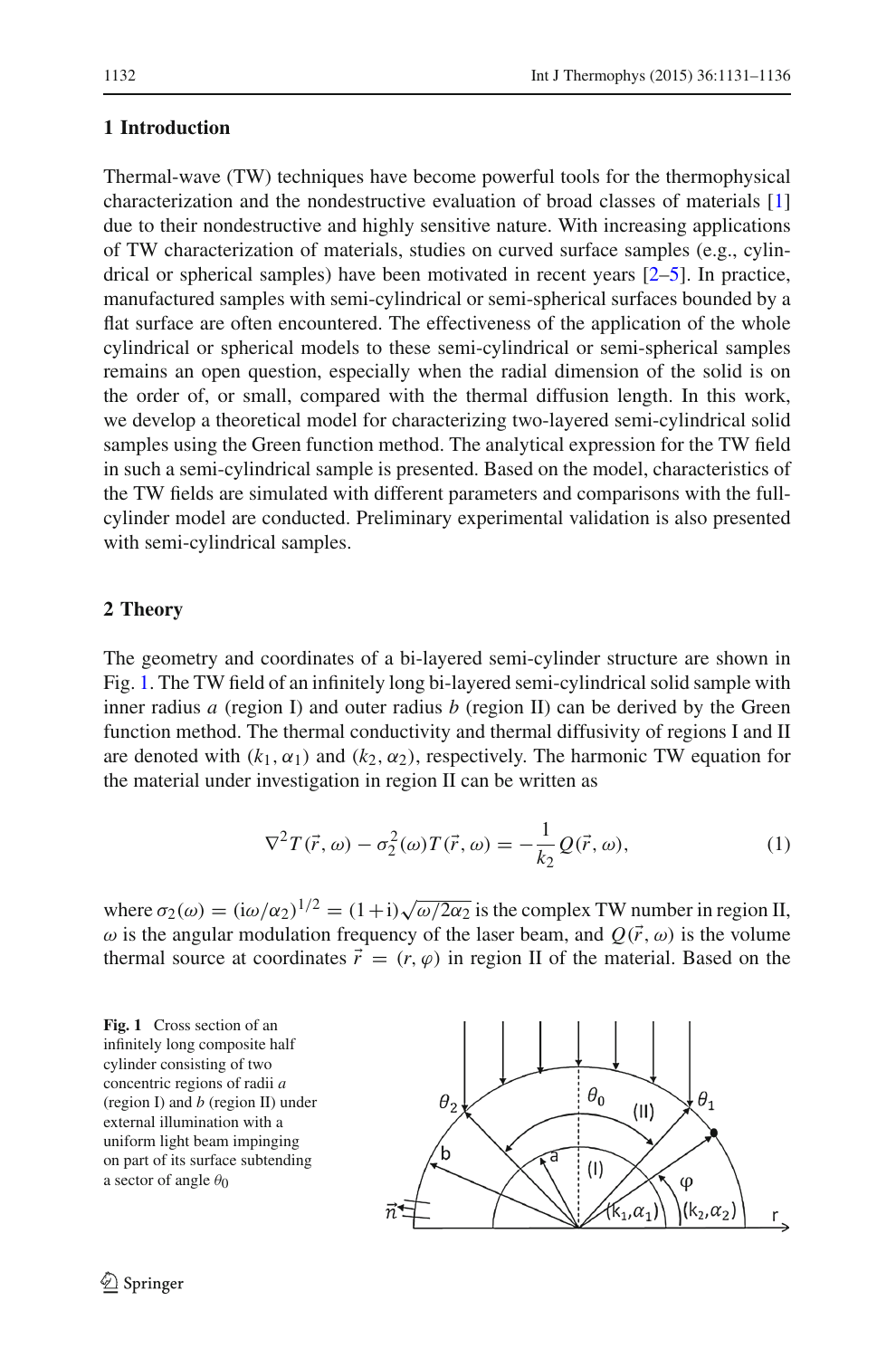<span id="page-2-0"></span>Green function method, when  $Q(\vec{r}_0, \omega) = 0$  (e.g., no volume source in the case of a laser illuminated metal sample), the general solution for Eq. [1](#page-1-1) can be written as [\[6\]](#page-5-3)

$$
T(\vec{r},\omega) = \alpha_2 \oint\limits_{S_0} [G(\vec{r} \mid \vec{r}_0^s, \omega) \cdot \vec{\nabla}_0 T(\vec{r}_0^s, \omega) - T(\vec{r}_0^s, \omega) \cdot \vec{\nabla}_0 G(\vec{r} \mid \vec{r}_0^s, \omega)]d\vec{S}_0, \quad (2)
$$

where *S*<sub>0</sub> is the surface surrounding the domain volume *V*<sub>0</sub> (i.e., region II);  $G(\vec{r}|\vec{r}_0, \omega)$ is the TW Green function with units of  $(s·m<sup>-3</sup>)$ . We assume a third-kind boundary condition on the inner surface of region II at  $r = a$ . The homogeneous boundary conditions for the appropriate Green function and inhomogeneous boundary conditions for the temperature field, respectively, can be written as

$$
k_2 \vec{n} \cdot \nabla G(r \, | \vec{r}_0 \, , \omega) \, |_{r=a} = h_1 G(\vec{r} \, | \vec{r}_0 \, , \omega) \, |_{r=a} \tag{3a}
$$

$$
k_2 \vec{n} \cdot \nabla G(\vec{r} \,|\vec{r}_0, \omega)|_{r=b} = 0 \tag{3b}
$$

$$
- k_2 \vec{n} \cdot \nabla T(\vec{r} | \vec{r}_0, \omega) |_{r=a} = F_1(\vec{r} | \vec{r}_0, \omega) - h_1 T(\vec{r} | \vec{r}_0, \omega) |_{r=a}
$$
(4a)

$$
k_2 \vec{n} \cdot \nabla T(\vec{r} | \vec{r}_0, \omega) |_{r=b} = F_2(\vec{r} | \vec{r}_0, \omega) |_{r=b}.
$$
 (4b)

Here  $h_1$  (W·m<sup>-2</sup>·K<sup>-1</sup>) is the heat transfer coefficient at the inner surface  $S_1$ ;  $F_1$  and *F*<sub>2</sub> are the heat fluxes (W·m<sup>-2</sup>) imposed on the inner and outer surfaces, respectively. For an axially infinitely long cylinder, the TW field represented by Eq. [2](#page-2-0) reduces to

$$
T(\vec{r}, \omega) = -\frac{\alpha_2}{k_2} \oint_{S_1} F_1(\vec{r}_0^s, \omega) \cdot G(\vec{r} | \vec{r}_0^s, \omega) dS_0 + \frac{\alpha_2}{k_2} \oint_{S_2} F_2(\vec{r}_0^s, \omega) \cdot G(\vec{r} | \vec{r}_0^s, \omega) dS_0,
$$
 (5)

where  $G(\vec{r}|\vec{r}_0,\omega)$  is the Green function for region II which must be derived so as to satisfy the appropriate boundary conditions.

As shown in Fig. [1,](#page-1-0)  $F_1 = 0$  when the laser beam is incident on the outer surface, and the TW flux on the curved surface  $(F_2)$  must be weighted using a projection factor in the form of the cosine of the incident uniform light intensity. After some algebraic manipulations, the final TW field of a two-layer semi-cylinder can be obtained analytically:

<span id="page-2-1"></span>
$$
T(r, \varphi, \omega) = \frac{2F_0}{\pi k_2} \left\{ 2 \frac{[K_0(\sigma_2 r) - X_0(a)I_0(\sigma_2 r)]}{I'_0(\sigma_2 b)[Y_0(b) - X_0(a)]} \sin \frac{\theta_0}{2} + 2 \sum_{m=1}^{\infty} \frac{[K_{2m}(\sigma_2 r) - X_{2m}(a)I_{2m}(\sigma_2 r)]}{I'_{2m}(\sigma_2 b)[Y_{2m}(b) - X_{2m}(a)]} \cos 2m\varphi \cdot (-1)^m \left( \frac{\sin(2m+1)\theta_0/2}{2m+1} + \frac{\sin(2m-1)\theta_0/2}{2m-1} \right) \right\} \quad (0 \le \varphi \le \pi),
$$
\n(6)

<sup>2</sup> Springer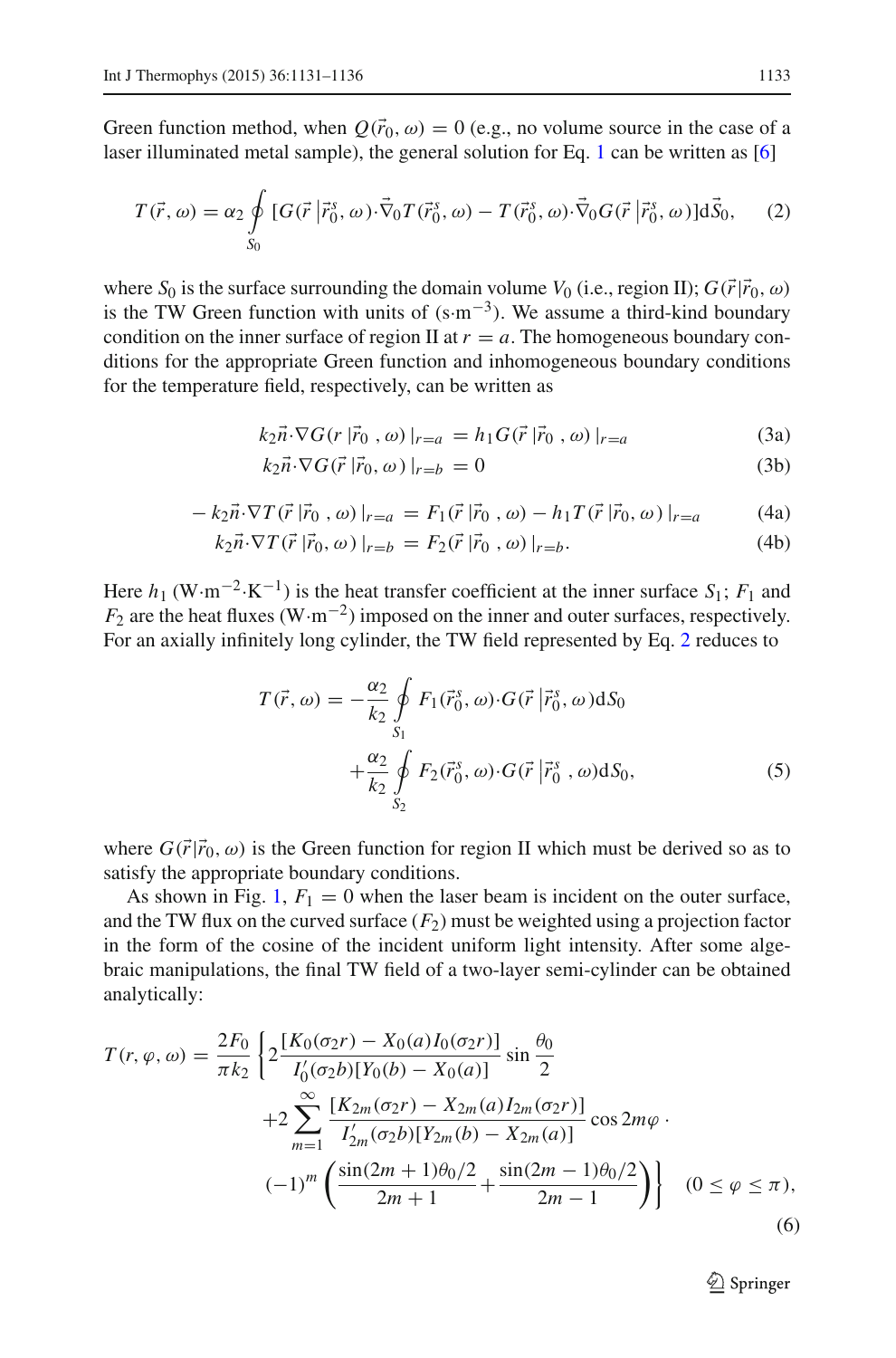<span id="page-3-0"></span>where

$$
X_{2m}(a) = \frac{K'_{2m}(\sigma_2 a) - m_1 K_{2m}(\sigma_2 a)}{I'_{2m}(\sigma_2 a) - m_1 I_{2m}(\sigma_2 a)},
$$
\n<sup>(7)</sup>

$$
Y_{2m}(b) = \frac{K'_{2m}(\sigma_2 b)}{I'_{2m}(\sigma_2 b)},
$$
\n(8)

$$
m_1 = \frac{I'_{2m}(\sigma_1 a)}{\beta_{21} I_{2m}(\sigma_1 a)}, \text{ and } \beta_{21} = k_2 / k_1,
$$
 (9)

where  $I_{2m}(z)$  and  $K_{2m}(z)$  are the complex-argument modified Bessel functions of the first kind and of the second kind of order 2*m*.

If we set parameter  $(k_1, \alpha_1)$  in region I equal to parameters  $(k_2, \alpha_2)$  in region II, i.e.,  $(k_1, \alpha_1) \rightarrow (k_2, \alpha_2)$  in Eq. [9,](#page-3-0) Eq. [6](#page-2-1) can be easily reduced to the single-layer case, i.e., homogeneous semi-cylindrical sample, which can be written as

$$
T(r, \varphi, \omega) = \frac{2F_0}{\pi k} \left\{ 2 \frac{I_0(\sigma r)}{I'_0(\sigma b)} \sin \frac{\theta_0}{2} + 2 \sum_{m=1}^{\infty} \frac{I_{2m}(\sigma r)}{I'_{2m}(\sigma b)} \cos 2m\varphi - (-1)^m \left( \frac{\sin(2m+1)\theta_0/2}{2m+1} + \frac{\sin(2m-1)\theta_0/2}{2m-1} \right) \right\} \quad (0 \le \varphi \le \pi).
$$
\n(10)

## **3 Numerical Calculation**

In the following simulations, we assume for simplicity a one-layer sample with either semi-cylindrical or full-cylinder geometry. The amplitude and phase of the surface temperature oscillation are normalized to the corresponding amplitude and phase of a flat surface of a semi-infinitely thick sample of the same material.

Figure [2a](#page-4-0)1, a2, b1, and b2 shows the effect of the diameter of the semi-cylindrical and full-cylinder samples on the TW field measured at the sample surface  $(r = b)$  and at an angle of  $\varphi = 90^\circ$ . Furthermore,  $\theta_0 = 180^\circ$  is assumed in the calculations. The other material parameters used in the simulation are as follows:  $F_0 = 1 \,\text{W} \cdot \text{m}^{-2}$  and  $k = 51.9 \,\text{W} \cdot \text{m}^{-1} \cdot \text{K}^{-1}$ , and  $a = 13.57 \times 10^{-6} \,\text{m}^2 \cdot \text{s}^{-1}$  for AISI 1018 carbon steels [\[7](#page-5-4)]. From Fig. [2a](#page-4-0)1, b1, it is seen that both the amplitude and phase of the semi-cylinder show a much larger dynamic range than the full cylinder. This is expected as a result of the higher TW confinement in the former geometry.

Figure [2c](#page-4-0)1, c2, d1, and d2 shows the effect of the thermal diffusivity of the material on the TW field measured at  $\varphi = 90^\circ$  and at illumination angle  $\theta_0 = 180^\circ$  for semi-cylindrical and full-cylinder samples, respectively, with a diameter of 3 mm. It is seen that both amplitudes and phases of both geometries are sensitive to the thermal diffusivity, and the peak/valley positions of the amplitude and phase shift toward a higher frequency when the thermal diffusivity increases. The dynamic range of the normalized amplitude and phase of the semi-cylindrical sample are, however, much larger than those of the full-cylinder samples for the same field confinement reason as above.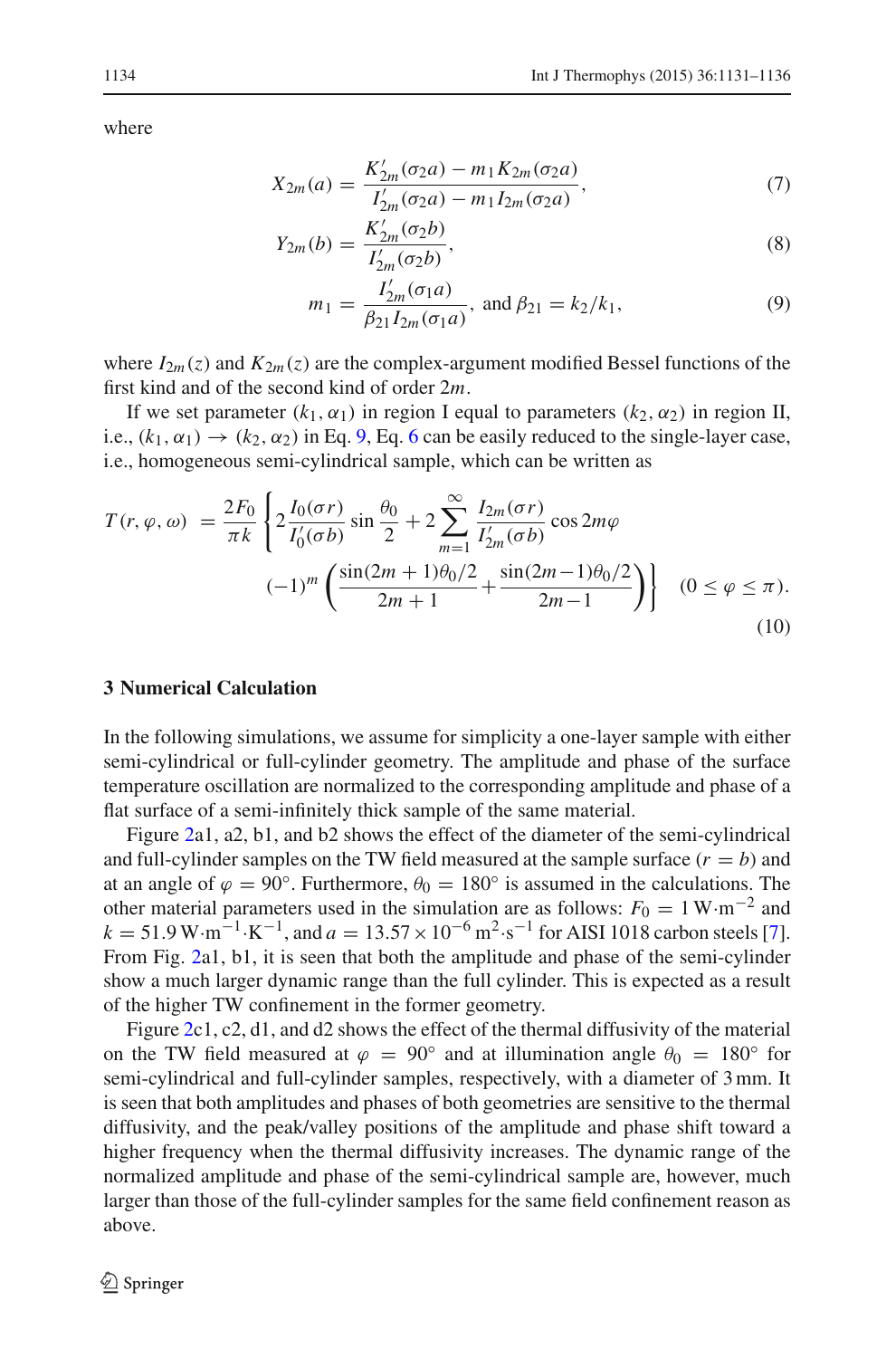

<span id="page-4-0"></span>**Fig. 2** (a1, a2) and (b1, b2): effect of the diameter of the semi-cylindrical and full- cylinder sample on the TW field measured at the sample surface  $(r = b)$  and at the angle  $\varphi = 90^\circ$ . The amplitude and the phase are normalized, respectively, to the corresponding values of a flat surface of the same material;  $(c1, c2)$  and (d1, d2): effect of material thermal diffusivity on the normalized surface TW amplitude and phase for half and full cylinder with 3 mm diameter, measured at  $(r = b)$ ,  $\varphi = 90^\circ$ ; (e1, e2) and (f1, f2): theoretical best fits to the experimental results; amplitude and the phase for semi-cylindrical steel samples with diameters of 2.5 mm and 3.0 mm, respectively

#### **4 Experimental Results**

To verify the foregoing theoretical model, PTR experiments were performed using a series of AISI 1018 semi-cylindrical steel uniform single-layered samples. More details about the PTR experimental setup are available in previous studies [\[2](#page-5-1),[3\]](#page-5-5). All samples were machined to a length of 30 mm, and diameters ranged from 2.5 mm to 6 mm.

Figure [2e](#page-4-0)1, e2, f1, and f2 shows the experimental results and the corresponding theoretical fits for the aforementioned AISI 1018 semi-cylindrical steel samples (composition:  $0.14\%$  C to  $0.2\%$  C,  $0.6\%$  Mn to  $0.9\%$  Mn) with diameters of 2.5 mm and 3.0 mm, respectively. In the fitting process, the thermal diffusivity of the material and the measurement angle  $\varphi$  are set as the fitting parameters. It is seen that both the amplitude and phase show good agreement between experimental data and the theoretical model. The best-fitted thermal diffusivities are  $14.23 \times 10^{-6}$  m<sup>2</sup>·s<sup>-1</sup> and  $14.60 \times 10^{-6}$  m<sup>2</sup>·s<sup>-1</sup>, respectively, from Fig. [2e](#page-4-0)1, e2, f1, and f2. The fitting error can be estimated using the square root of the ratio of the average deviation between the experimental data and the theoretical fits to the normalized amplitude and phase, i.e.,